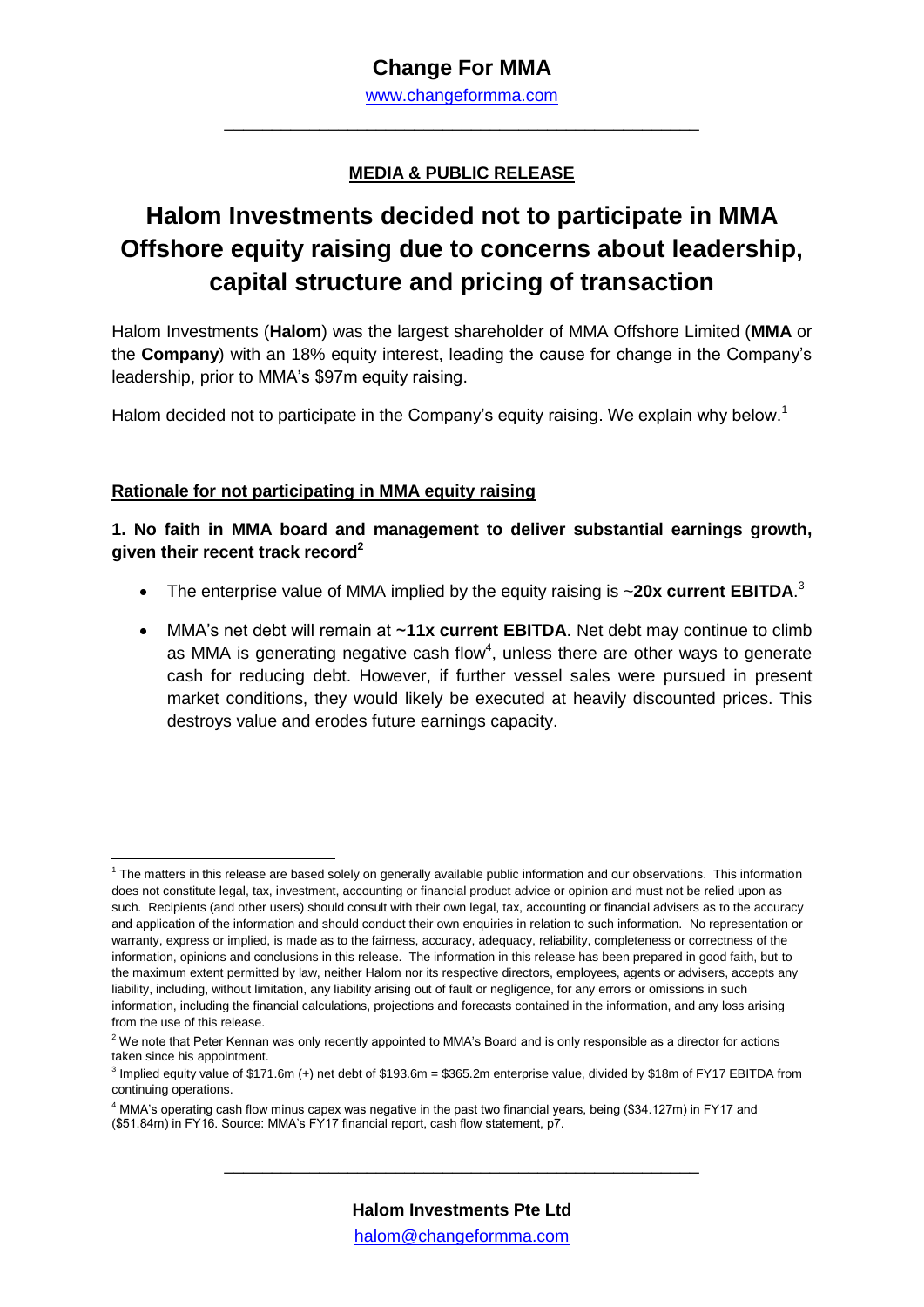## **Change For MMA**

[www.changeformma.com](http://www.changeformma.com/) \_\_\_\_\_\_\_\_\_\_\_\_\_\_\_\_\_\_\_\_\_\_\_\_\_\_\_\_\_\_\_\_\_\_\_\_\_\_\_\_\_\_\_\_\_\_\_\_\_\_

- **For investors to just break even** over the next three years, we estimate MMA will need to generate EBITDA of at least \$56.5 million per annum by FY20, compared to \$18 million<sup>5</sup> in FY17 (**a 314% increase**) 6 .
- **To realise appropriate returns** for the risk investors are taking in MMA shares, we estimate MMA's EBITDA would need to reach at least \$75 million per annum by FY20 (**a 416% increase**). [Click here to read our presentation with more detail on this](https://docs.wixstatic.com/ugd/53fecf_b8a806a731f5425f81835bd069bddd76.pdf)  [point](https://docs.wixstatic.com/ugd/53fecf_b8a806a731f5425f81835bd069bddd76.pdf).
- Halom has yet to see any reasonable turnaround proposition being presented by MMA. It has released limited forward looking strategies to realise sustainable returns through-the-cycle.
- We are not convinced that MMA's Board and CEO, during whose oversight<sup>7</sup> the company experienced a massive collapse in shareholder value (e.g. a ~95% share price decline), are now positioned to deliver the returns required to justify participating in the equity raising. $8$

#### **2. Questionable value proposition for \$97 million capital raising**

- MMA's equity raising is being conducted alongside an 'amend and extend' of its debt. This is not a holistic approach to solve the company's balance sheet problems in an optimal manner to realise long term value for shareholders.
- In Halom's view, MMA has simply taken more money from shareholders without a compelling value proposition.
- We are also cognisant that the last time MMA raised equity was to buy Jaya for \$550 million, with that value now having been mostly wiped out.
- Halom considers that participating in this equity raising would have been a 'wait and hope' investment. As a substantial shareholder, Halom wants the best for MMA and its shareholders but with no faith in its stewardship, Halom's view is that MMA will remain constrained by a bloated capital structure and lack of strategic direction. We fear shareholders may experience further value deterioration.

1

<sup>&</sup>lt;sup>5</sup> From continuing operations.

<sup>&</sup>lt;sup>6</sup> Our analysis conservatively assumes only a \$20 million annual cash utilisation, compared to MMA's actual negative operating cash flow minus capex of (\$34.127m) in FY17 and (\$51.84m) in FY16. Source: MMA's FY17 financial report, cash flow statement, p7.

 $7$  With the exception of Peter Kennan who was recently appointed.

<sup>&</sup>lt;sup>8</sup> Source: Bloomberg, IRESS. Share price decline from A\$4.076 on 28 February 2013 to A\$0.185 on 11 September 2017.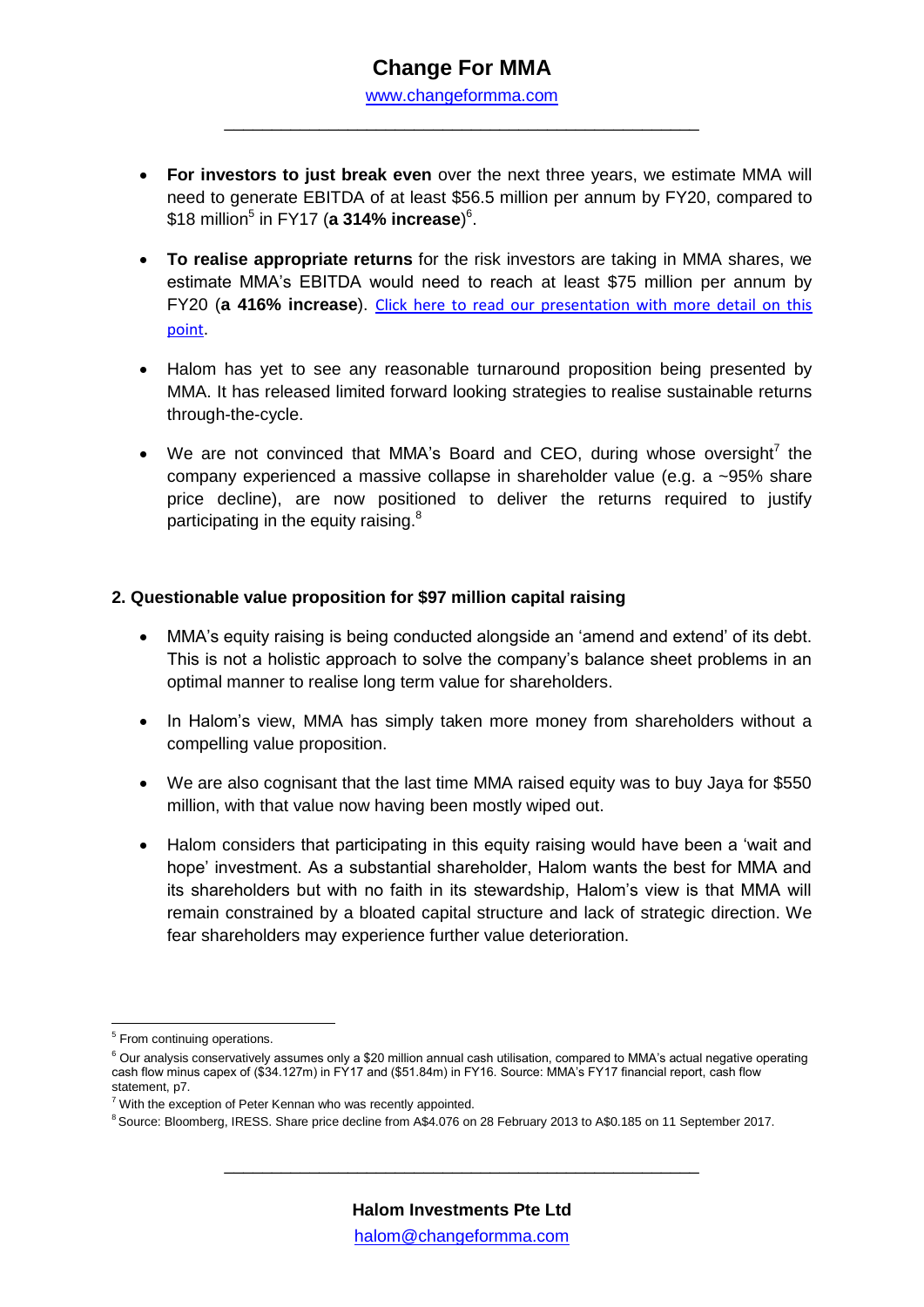\_\_\_\_\_\_\_\_\_\_\_\_\_\_\_\_\_\_\_\_\_\_\_\_\_\_\_\_\_\_\_\_\_\_\_\_\_\_\_\_\_\_\_\_\_\_\_\_\_\_

#### **3. Poor corporate governance without refreshed leadership and oversight**

- In September 2017, Halom raised substantial concerns regarding the governance of MMA and lack of accountability for prior decisions contributing to destruction of shareholder wealth. Halom's proposal included the removal of two directors (former Chairman Tony Howarth and Managing Director Jeff Weber) and the appointment of two new directors to MMA's Board at its AGM *(as articled in its [Member's Statement](https://docs.wixstatic.com/ugd/53fecf_c351985df2364396b1f881b01e9156b1.pdf) & [ChangeForMMA.Com\)](http://www.changeformma.com/).*
- This was important because MMA's directors<sup>9</sup> had served an average tenure of 9.5 years. This period included a top-of-the-cycle acquisition and subsequent questionable strategic decisions to sell assets at the bottom of the cycle.
- Refreshed oversight was needed to create long term value.

#### **4. Takeover Panel's declaration of unacceptable circumstances**

- Two weeks before the AGM to consider Halom's resolutions, MMA launched a \$97 million equity raising with an institutional placement component of 30% of current shares outstanding at the time.
- The institutional shares were to be allotted one day before the record date for voting at the AGM, while retail shares were due to be allotted thereafter.
- Halom applied to the [Takeovers Panel,](http://www.takeovers.gov.au/content/DisplayDoc.aspx?doc=media_releases/2017/057.htm&pageID=&Year=) alleging the capital raising appeared designed to ensure that the incumbent directors were able to maintain control of the MMA board and that it distorted the voting power of current MMA shareholders, particularly given that MMA had only 3 weeks earlier stated publicly that it had enough cash for the entirety of FY2018.<sup>10</sup>
- The Takeovers Panel made a **declaration of unacceptable circumstances** on 27 November 2017 in relation to MMA's equity raising, stating:

*"The timing of, and the quantum of new shares issued under, the placement and the institutional entitlement offer will have the effect of disenfranchising part of the share register of MMA."<sup>11</sup> (emphasis added)*

 $\overline{\phantom{a}}$ <sup>9</sup> At the time of Halom lodging its notices, and therefore excluding Peter Kennan, who was recently appointed.

 $10$  Refer to statements of Andrew Edwards, MMA's new Chairman, in its AGM Notice:

*<sup>&</sup>quot;Our cash flow forecast for FY2018 supports the view that the Company will have sufficient liquidity to service the debt facility over this FY2018 period." (AGM notice, p19)*

*<sup>&</sup>quot;The Company is stable with sufficient runway to progress an orderly, structured and timely balance sheet solution." (AGM notice, p20)*

<sup>11</sup> Takeovers Panel, Media Release, *MMA Offshore – Declaration of Unacceptable Circumstances and Undertaking,* 27 November 2017, http://www.takeovers.gov.au/content/DisplayDoc.aspx?doc=media\_releases/2017/057.htm&pageID=&Year=.